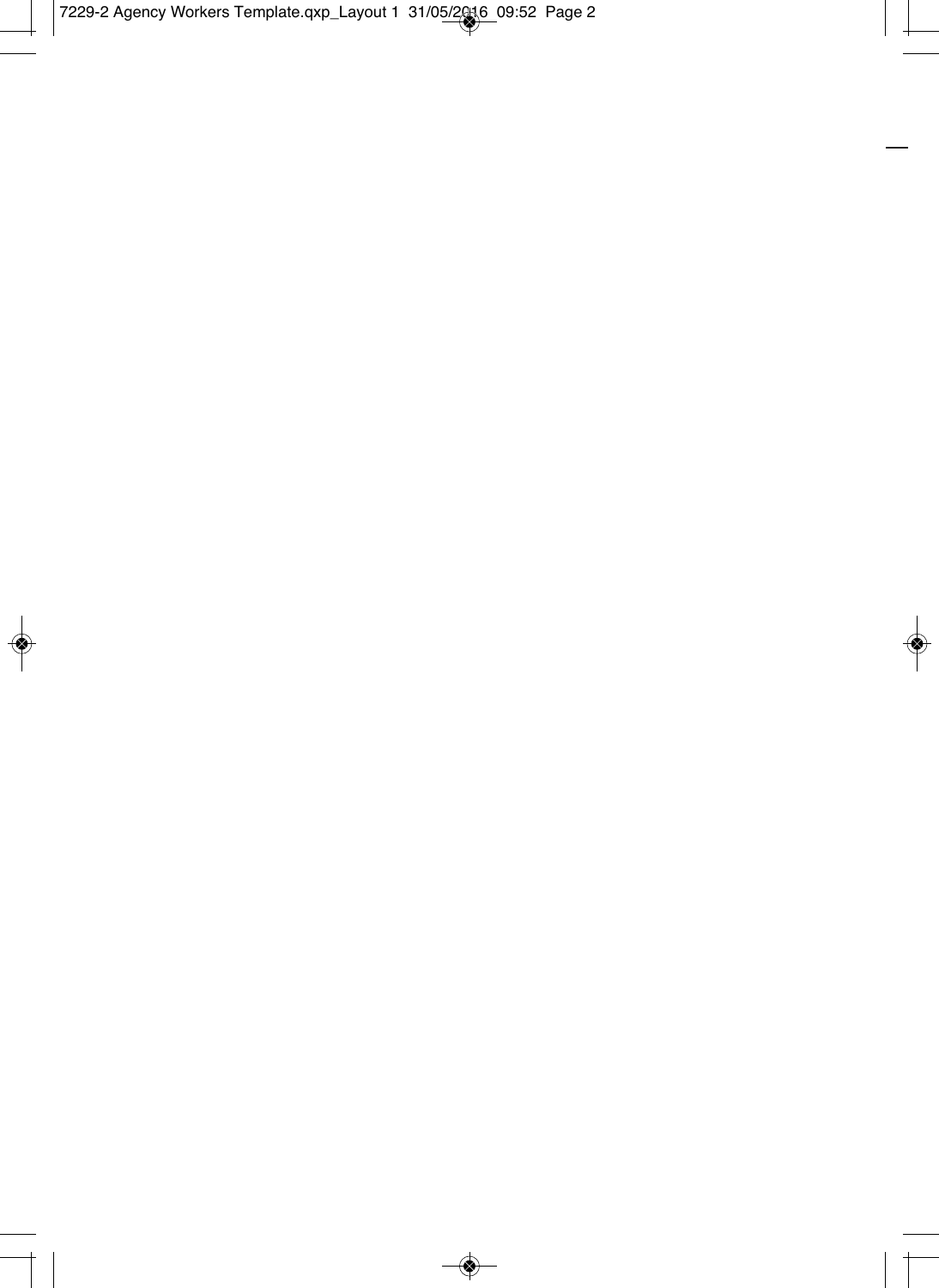

### Table of Contents

| Agency Working - An issue that matters                                  | 6              |
|-------------------------------------------------------------------------|----------------|
| Core aims for Unite Shop Stewards/Reps tackling<br>agency working       | $\overline{7}$ |
| Attacking employers arguments on cost                                   | 7              |
| Incorporating agency workers into your collect agreement                | 7              |
| <b>Agency Workers Regulation</b>                                        | 8              |
| The Swedish derogation                                                  | 9              |
| Why employers use agency labour                                         | 9              |
| Inoculation: Understanding and confronting common<br>employer arguments | 10             |
| Employers arguments in defence of agency workers                        | 10             |
| Employer arguments for introducing new starter/training rates           | 13             |
| Employer arguments for introducing the Swedish derogation               | 13             |
| Framework agreement for agency workers                                  | 15             |
| Useful links                                                            | 20             |

#### **APPENDICES**

| Appendix 1:                                          |    |
|------------------------------------------------------|----|
| Extract from DHL pay and conditions 3 year agreement | 21 |

| Appendix 2:                                       |    |
|---------------------------------------------------|----|
| Extract from Jaquar Land Rover employee bulletin, |    |
| December 2014                                     | 22 |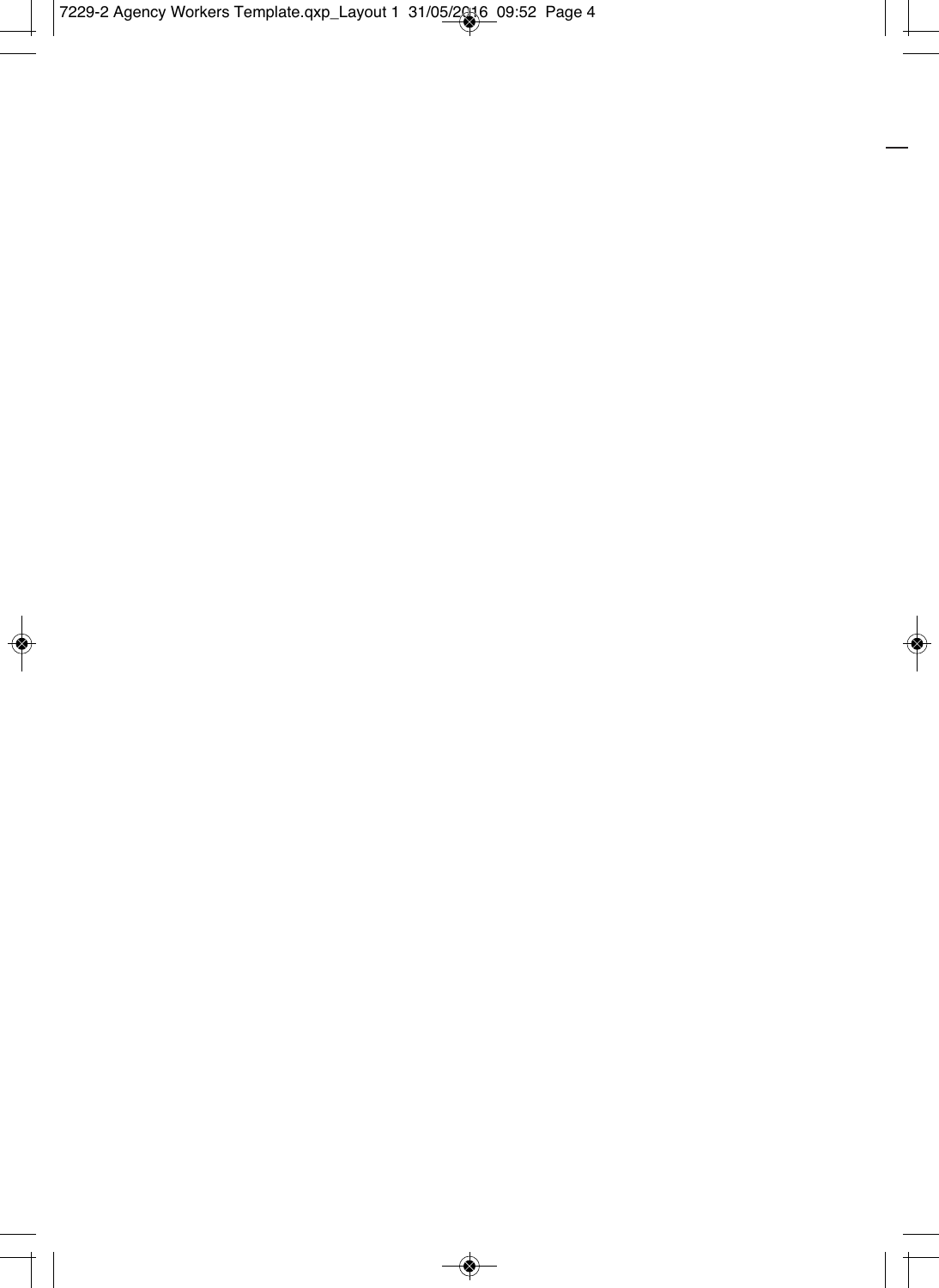

### Work Voice Pay

Work, Voice, Pay is the cornerstone of our Union's industrial strategy. At Unite we know that it is only by delivering at the workplace that we remain relevant to working people. It is our success or failure at the bargaining table that we are ultimately judged on.

I am delighted that our research consistently proves that Unite negotiations secure better pay deals for working people. But we are determined to help further improve delivery for our members at the workplace. At its core this pledge focuses on what our Union does best:

- Securing good jobs and decent *work*
- Making sure workers have a strong and effective *voice*
- **Getting decent** *pay* and conditions

As part of this programme Unite is producing a range of Work, Voice, Pay templates and guides to assist you, our shop stewards and representatives, in your critical work on behalf of our members. I hope that this Agency Workers Template will help you formulate the arguments and table the demands that working people deserve.

Len m Cluskey

**Len McCluskey**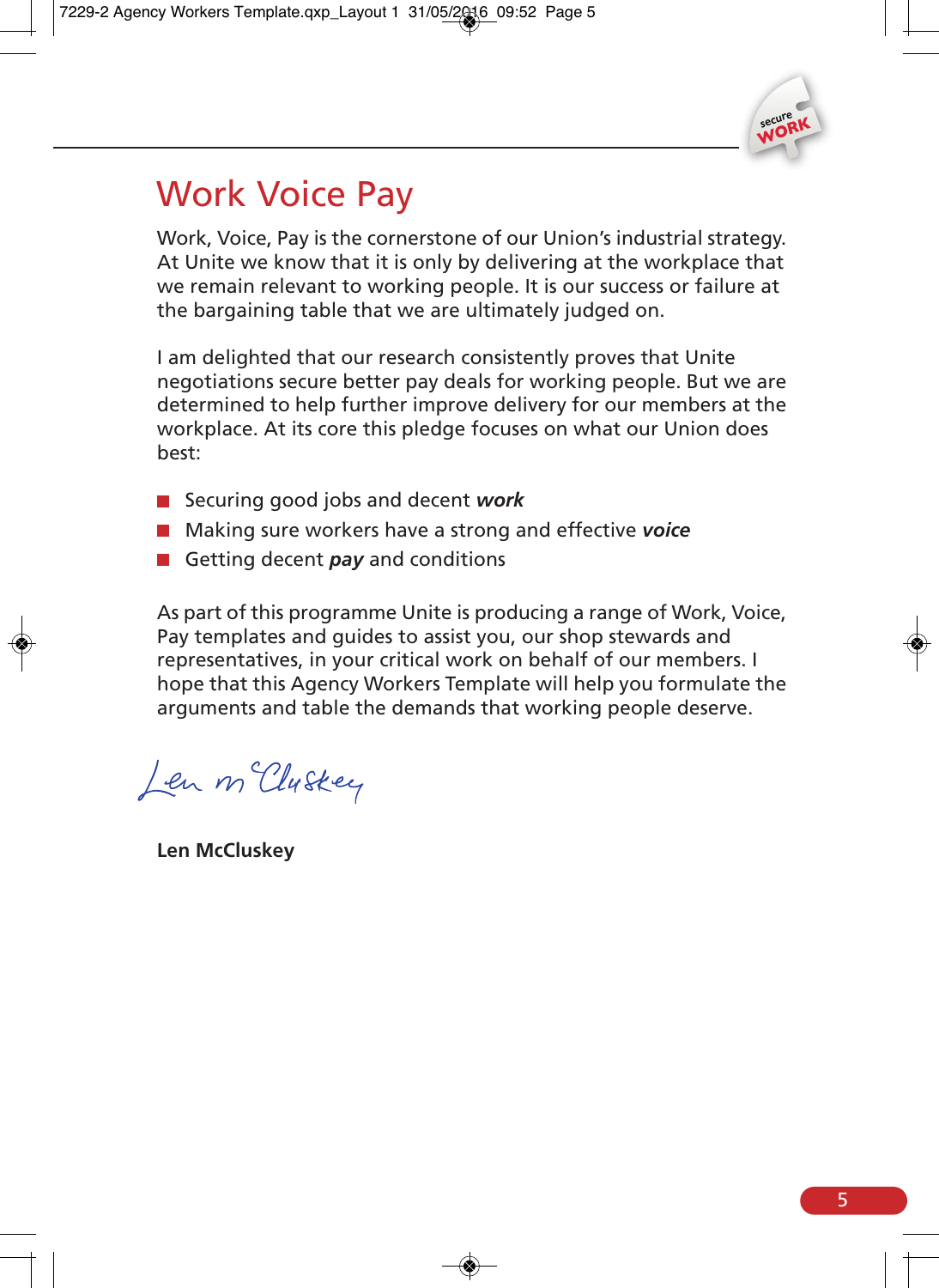### Agency Working – An Issue that **Matters**

Agency working and other casualisation tactics used by employers are a direct attack upon Unite organisation, terms and conditions and the right of Unite members to regulate their workplace. To build collective strength and real bargaining power, Unite Shop Stewards/Reps must organise all workers in the workplace regardless of employment status whether they are directly employed or indirectly employed agency workers. Agency workers must be organised in their place of work in the same way we would permanent workers. Failure to organise agency workers will inevitably lead to a casualised workforce and diminished bargaining power.

The importance of the bargaining power of workers acting as a collective cannot be stressed enough. As we all know, where there is little or no union employers have free reign to impose whatever working conditions they want such as:

- **Wage restraint**
- **Zero hours contracts**
- $\blacksquare$  Changes to terms and conditions of employment

By increasing union density in the workplace we build collective power, the power to negotiate on:

- $\blacksquare$  Pay and benefits
- **Terms and conditions**
- $\blacksquare$  Health and safety in the workplace

Collective strength means the involvement of all workers – with no worker left behind.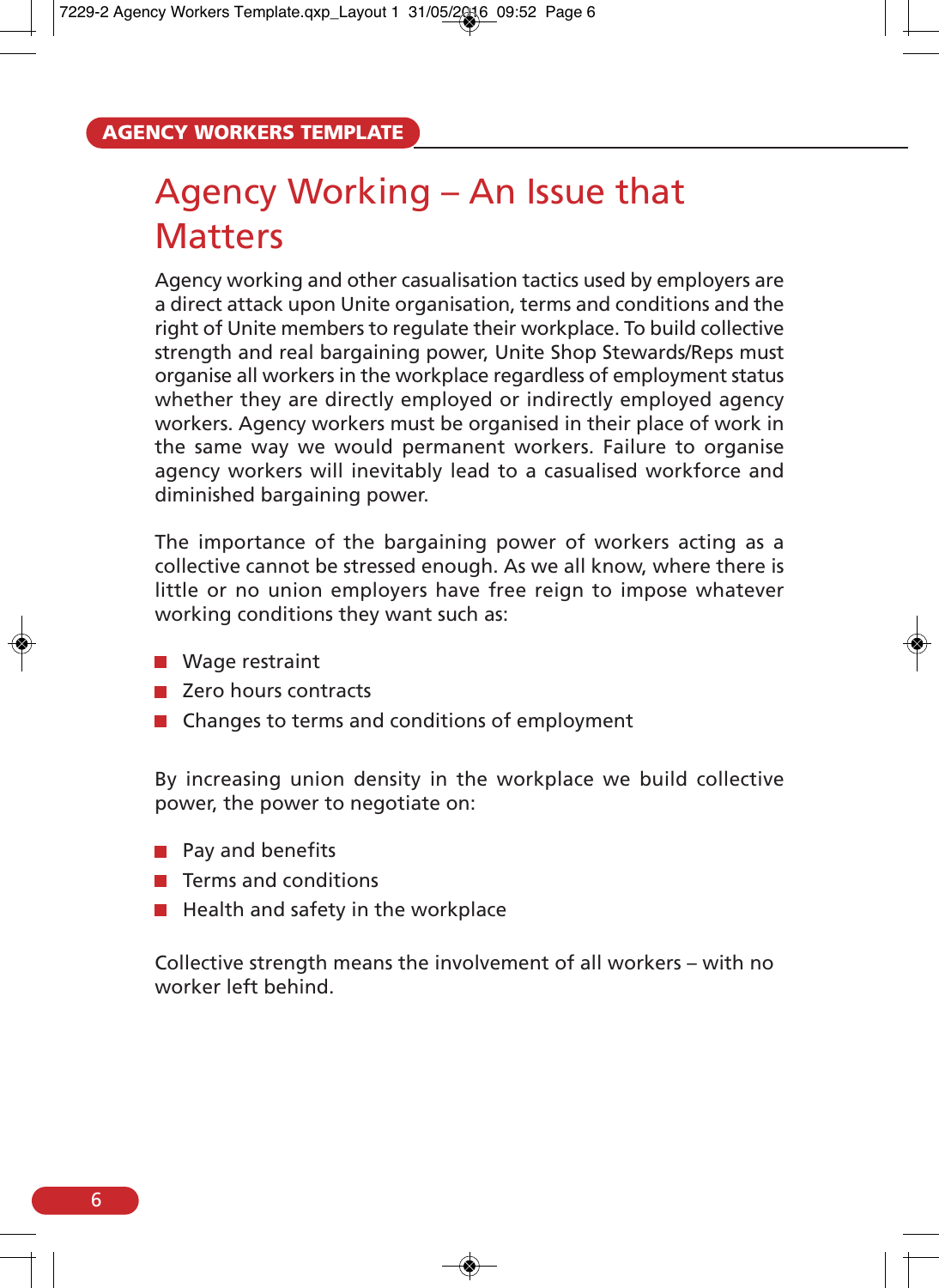

#### **CORE AIMS FOR UNITE SHOP STEWARDS/REPS TACKLING AGENCY WORKING**

#### **ATTACKING EMPLOYERS ARGUMENTS ON COST**

- **Shop Stewards/Reps must demand a reduction in agency working** and for current agency workers to be transferred to permanent employment. Always remind the employer that in most cases they will actually save money by reducing agency working.
- Shop Stewards/Reps should request the cost data that the employers are using to inform their decisions. Many employers intentionally use 'wrong' assumptions when calculating the cost of parity for agency workers so as to make it prohibitive.

#### **INCORPORATING AGENCY WORKERS INTO YOUR COLLECTIVE AGREEMENT**

- Unite Shop Stewards/Reps cannot afford to send out mixed messages to employers. The employer should be in no doubt about Unite's opposition to agency working in the workplace. To this end, all workers must be covered by one collective bargaining agreement, regardless of employment status. Any dilution of this agreement will undermine bargaining power.
- **E** Ensure that agency workers are also covered by your facilities agreement. Agency workers should have the right to time off with pay to:
	- meet with union representatives (Shop Stewards/Reps, Officers and Organisers etc) to discuss issues relevant to the workplace
	- $\bullet$  participate in union elections
	- and have access to services provided by a Union Learning rep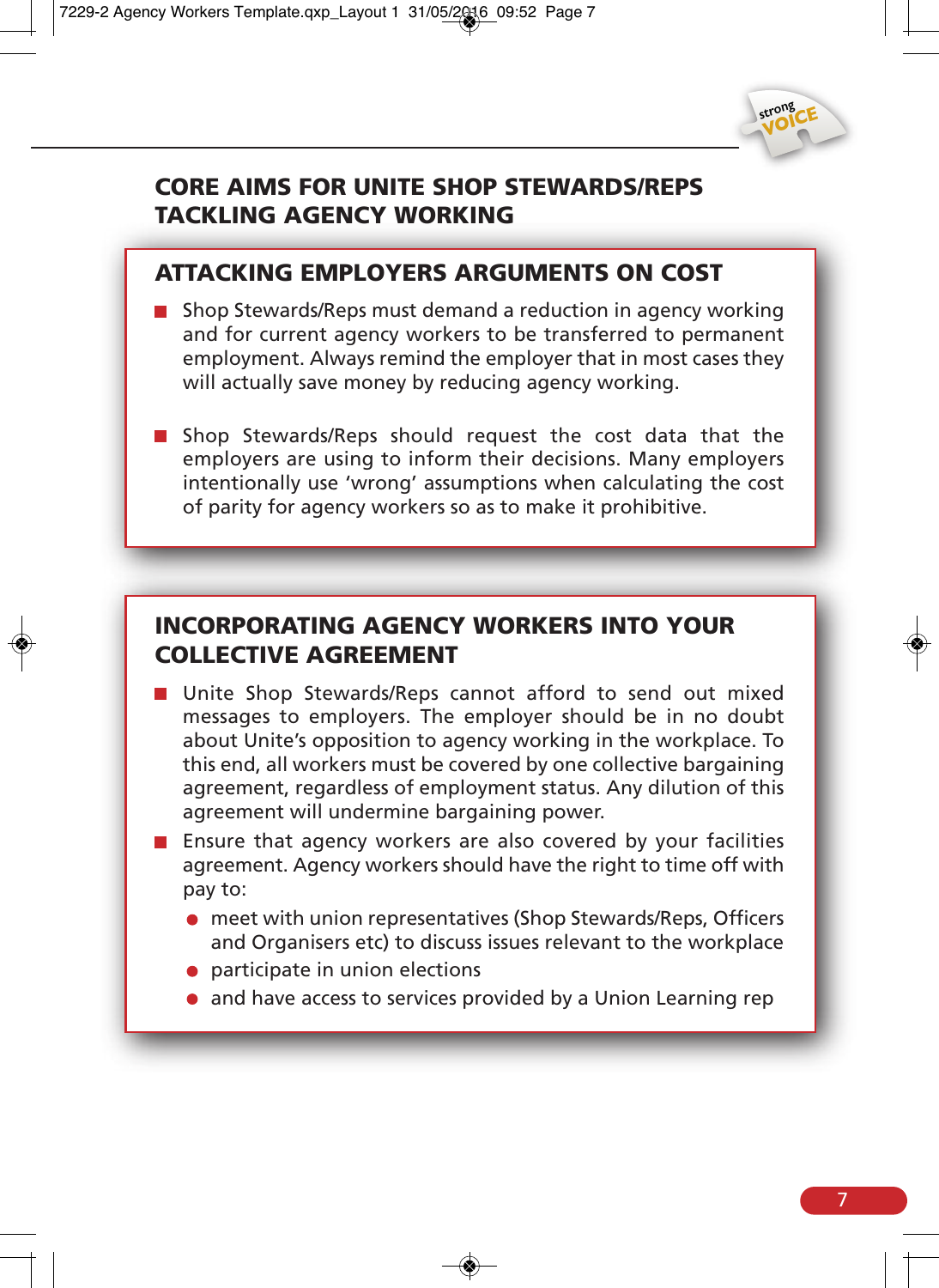- **All Shop Stewards/Reps must be alert to any attempt by the** employer to circumvent the Agency Worker Regulations (AWR) by using the Swedish Derogation (refer to page 7).
- Introduce a 'minimum standards agreement' for agency workers (refer to page 13), providing parity of terms and conditions with permanent workers.
- $\blacksquare$  are a starting point for negotiations with the employer.

### Agency Worker Regulations

The Agency Worker Regulations (AWR) came into force on 1 October 2011. Many hoped that these regulations would be the final settlement on agency working, promising equality for all workers based upon the work carried out. However, the reverse has been true with employers exploiting agency workers to undermine wages and workplace power. The bargaining table remains the only place where the undercutting of permanent workers and the exploitation of agency workers can be stamped out.

The inadequate provisions of the original regulations were particularly eroded by the Government's inclusion of the so-called 'Swedish Derogation'. Employers have been given the freedom to collude and evade parity pay for agency workers. The right for agency workers to be paid the same rate as permanent workers following twelve weeks employment is now redundant where agencies choose to employ workers on bogus 'permanent contracts'.

All Unite Shop Stewards/Reps with collective bargaining should seek as an absolute minimum the closure of the loophole provided by the 'Swedish Derogation'. Failure to close this loophole will undermine your collective agreements. Negotiations with employers will become more complex and the systems employed by employers more sophisticated with the aim of undermining the bargaining power of all workers, permanent workers and agency workers.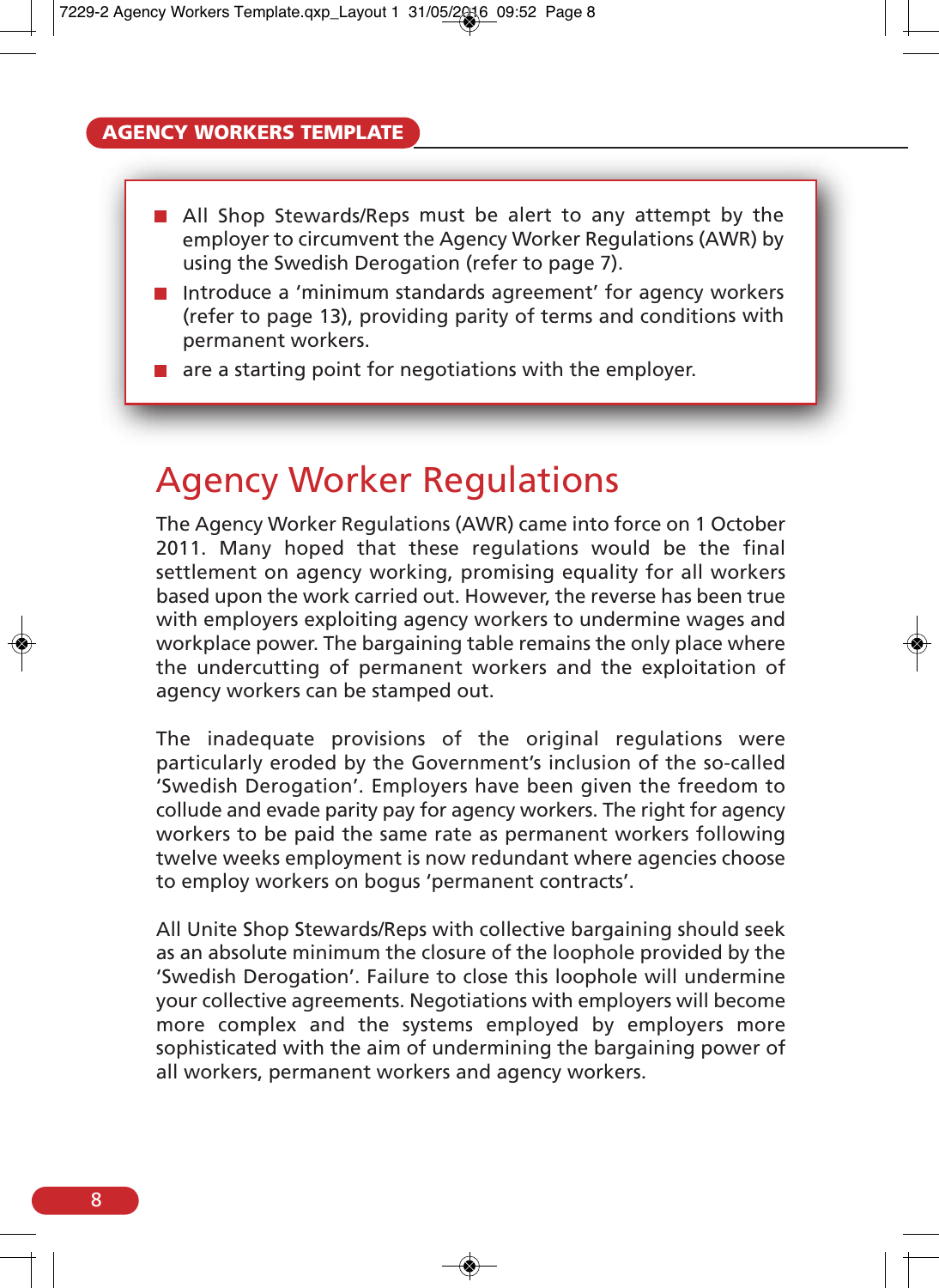

#### **THE SWEDISH DEROGATION**

The 'Swedish Derogation' clause exempts an employment Agency from having to pay the worker the same rate of pay as permanent staff, as long as the Agency directly "employs" the individual worker on a so called permanent contract and guarantees to pay them the times they cannot find them work. Agency workers should earn 50 per cent of their average pay or the national minimum wage rates (whichever is higher) when they are not a worker. But the agency can also place the worker within another employer or lay them off after 4 weeks.

#### **WHY EMPLOYERS' USE AGENCY LABOUR**

#### *The Ability to Hire and Fire at Will*

A lot of employers want a casual and peripheral workforce they can 'hire and fire' at will and for whom they have minimal responsibility.

- In many cases it would cost employers less in the short term to employ a permanent workforce – employers just want to avoid regulations and collective bargaining arrangements.
- $\blacksquare$  Unite investigations show that in the majority of cases the cost of introducing 'parity' for agency workers is relatively low.

#### *To Ensure a Compliant Workforce*

In many unionised sectors employers want a more compliant workforce outside the scope of collective bargaining.

- $\blacksquare$  Attempts to change working practices often start by using agency workers (for example, changes to shift patterns and overtime regimes).
- $\blacksquare$  The employer's ultimate aim is for the number of workers not covered by collective bargaining to be large enough to undermine your negotiations as Shop Stewards/Reps and diminish the bargaining strength of the union.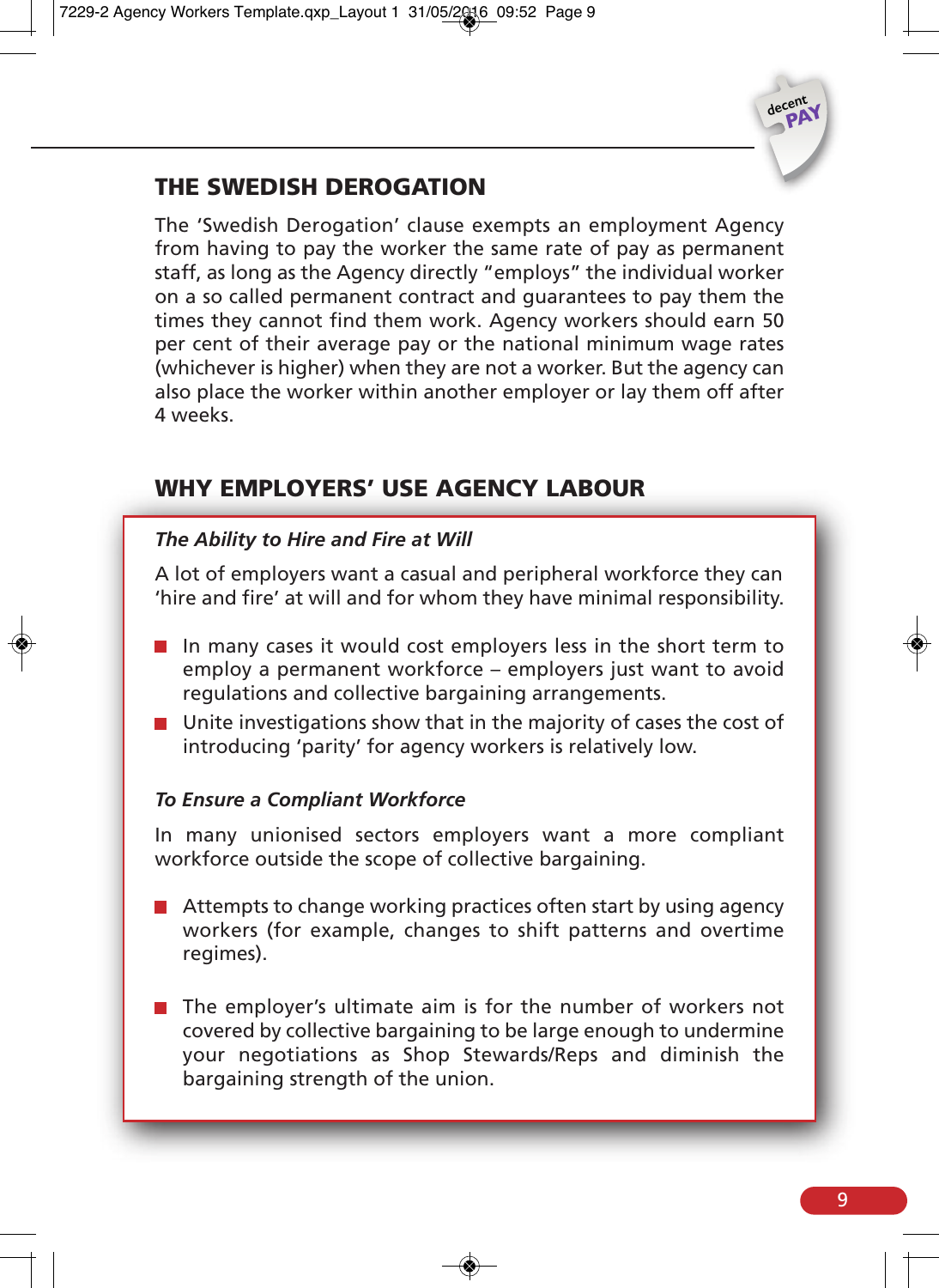#### **INOCULATION: UNDERSTANDING AND CONFRONTING COMMON EMPLOYER ARGUMENTS**

#### **EMPLOYERS' ARGUMENTS IN DEFENCE OF AGENCY WORKING**

#### *'We are doing this for you'*

- $\blacksquare$  We cannot afford to pay permanent workers the wages we do we all need cheap agency workers to survive.
- **Employing agency workers means that it is less likely that** permanent workers will be made redundant.
- We could just shut the site/workplace and relocate if we have to pay everybody the same.

#### *Unite Responses*

- **Agency workers are usually more expensive to employ.** If you made them permanent you could save money.
- $\blacksquare$  Having more agency workers is not going to secure permanent employment. If the company loses business we are all at risk. The employer needs <sup>a</sup> trained, motivated workforce to safeguard its business.
- If you decide to try and shut the site it won't be because you had to pay agency workers the same as permanent workers. Unite does not believe it will cost as much as the employer says – show us the figures.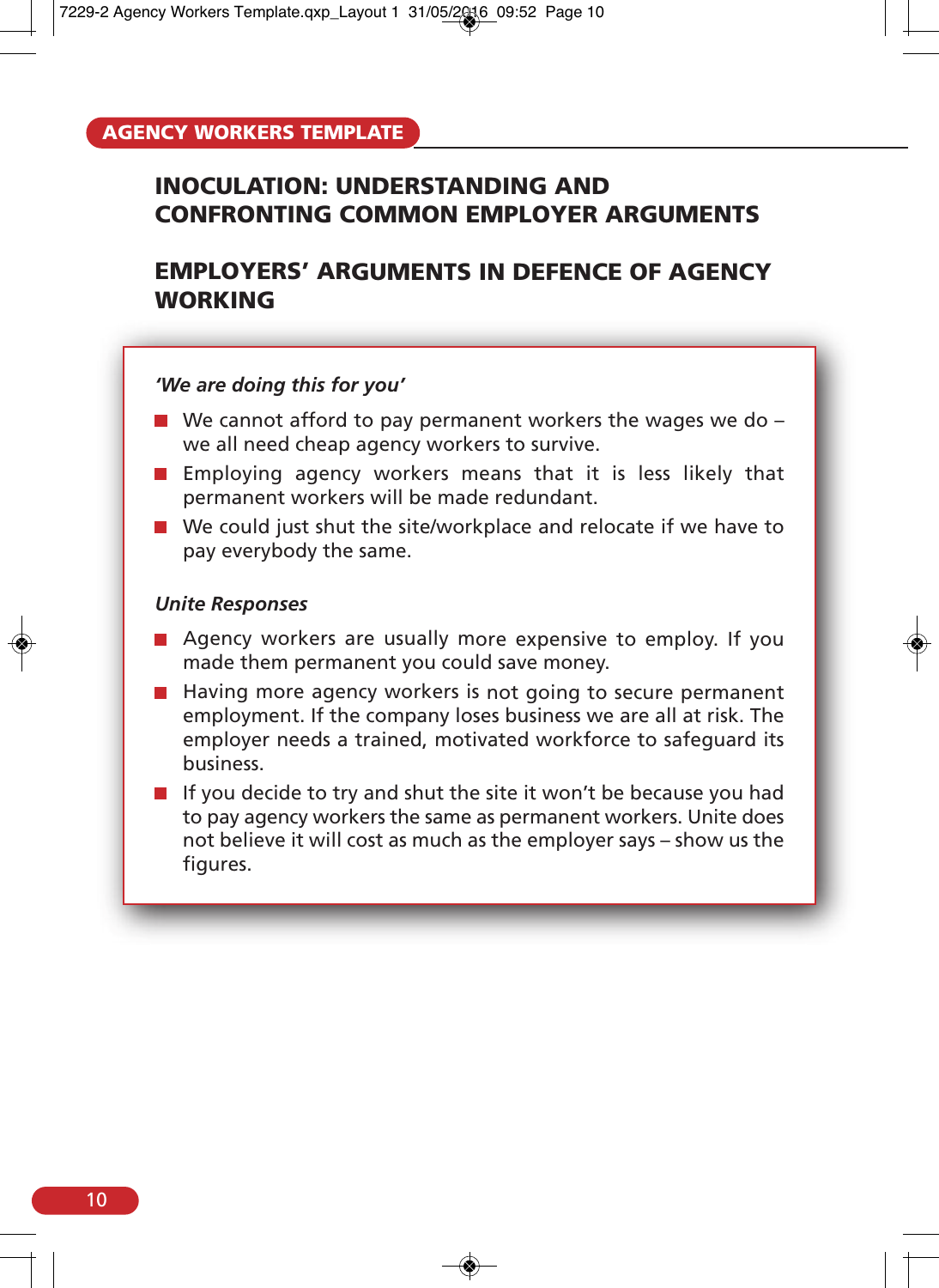

#### *'It's not us it's the market'*

- **Procurement practices of our customers and fluctuating market** demand require us to have a pool of temporary labour.
- Seasonal fluctuations in demand mean that we have to use agency workers.

#### *Unite Responses*

- $\blacksquare$  Temporary working may be required but on what scale and when? This should be part of the negotiations and agreed jointly between the employer and the union.
- $\blacksquare$  Temporary workers do not have to be employed by agencies. Employ temporary workers direct; these workers can be included in the collective agreement and the employer can save the cost of using an employment agency.
- Even if you want to use agencies you can still pay workers the same rate as those workers directly employed. Unite does not believe it will cost that much – let us see the figures.

#### *'We'd love to but it's the public sector cuts'*

- $\blacksquare$  We are making redundancies because of the cuts.
- We have to use agency workers to backfill roles.

#### *Unite Responses*

What is the cost of using agencies? You could keep workers rather than make redundancies then rely on agencies. We want to see how much this is costing the employer.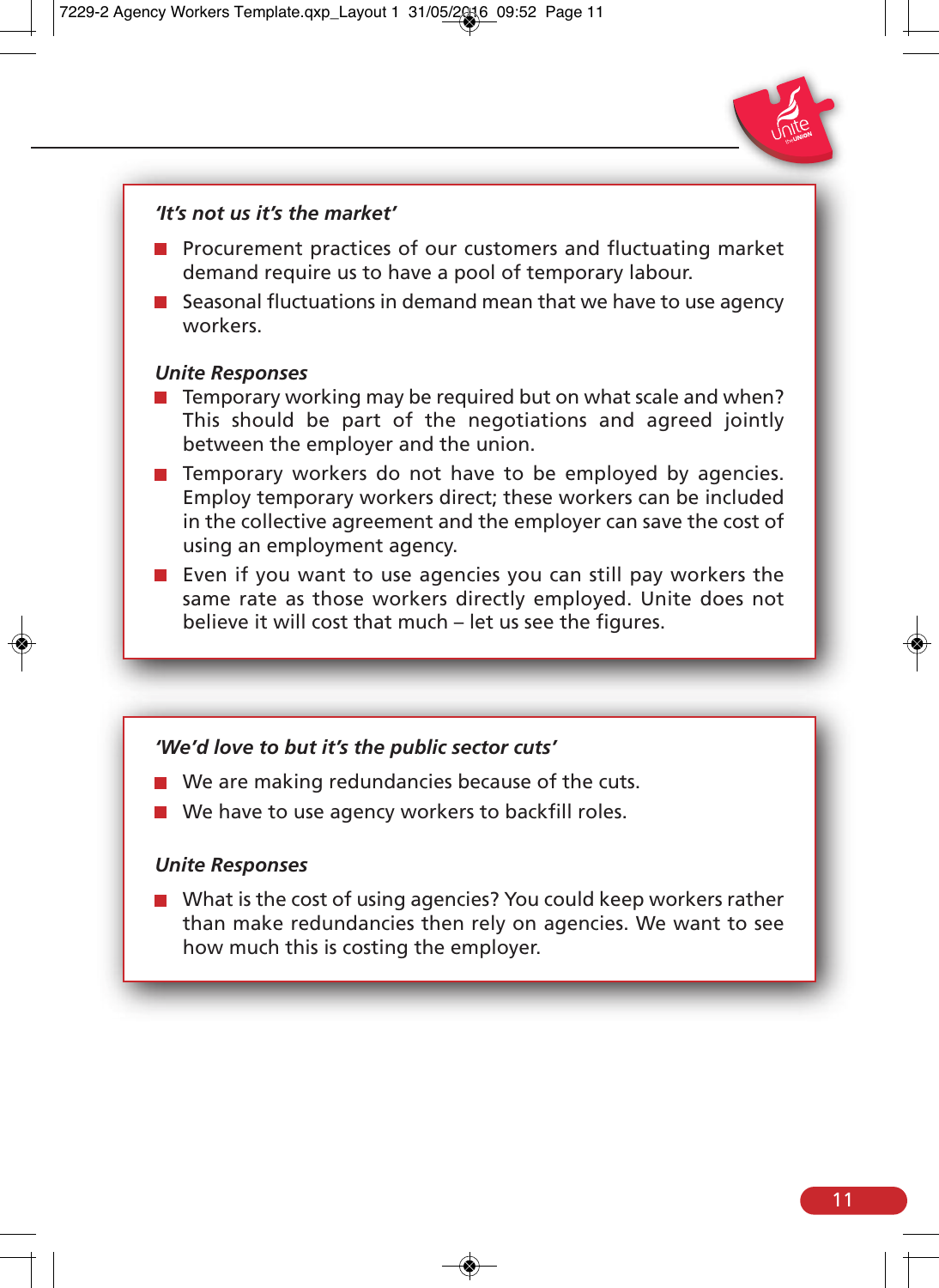#### *'Workers like being employed by an agency'*

- Workers get flexibility, they can decide when they want to work and it can be great for people with carer responsibilities.
- We have asked workers to go permanent and they have told us they don't want to be tied down.

#### *Unite Response*

 $\blacksquare$  Not true. Research shows that the vast majority of agency and casual workers in most industries want to be permanently employed.

#### *'It actually costs us more to employ agency workers, why would we do that unless we needed to'*

- $\blacksquare$  The current economic climate means that we must have flexibility in all areas to stay competitive.
- $\blacksquare$  There is no way we can increase permanent employment, our contract might end soon.

#### *Unite Responses*

- $\blacksquare$  Unite does not believe that it must be a 'good thing' just because it costs you more.
- $\blacksquare$  The reason you use agency working is to avoid your responsibilities as an employer.
- Unite is not willing to accept a permanent two-tier labour force on the basis that we may only lose business in the future.
- $\blacksquare$  A trained and motivated permanent workforce will help us sustain the organisation.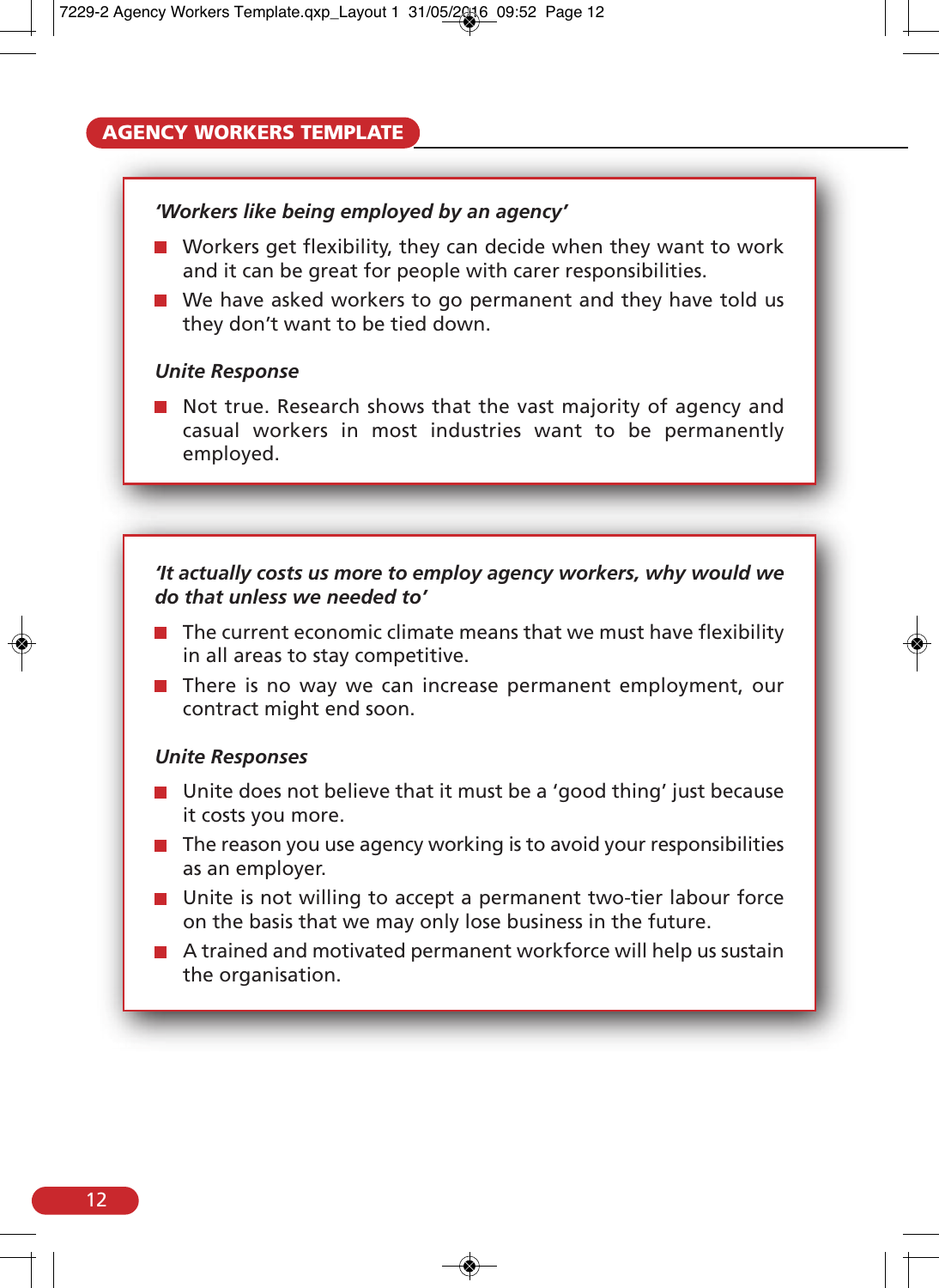

#### **EMPLOYER ARGUMENTS FOR INTRODUCING NEW STARTER/TRAINING RATES**

*'We need to introduce/review rates for new entrants due to the cost of the agency worker legislation'*

- We want to consider extending /introducing rates for new entrants – in particular increasing the time period over which they apply (i.e. from 8/12 weeks to 6 months or a year).
- $\blacksquare$  If successful in this bid the employer could effectively extend the 12 week rule (from which point agency workers are supposed to be entitled to 'parity' pay with permanent workers).

#### *Unite Response*

**D** Unite will not negotiate a way for the employer to get round legislation. Agency workers (excluding Swedish Derogation) wil be entitled to 'parity' from 12 weeks under the Agency Worker Regulations (AWR) – Unite demands 'parity' from day one.

#### **EMPLOYER ARGUMENTS FOR INTRODUCING THE SWEDISH DEROGATION**

*'If we don't introduce the Swedish Derogation then permanent jobs go and we may even have to close our site'.*

■ We will have to pay agency workers more after 12 weeks and there is only so much money on the table.

#### *Unite Response*

- Unite will not agree to the 'Swedish Derogation' being part of any negotiations.
- Agency workers are usually more expensive to employ  $-$  save money by making them permanent.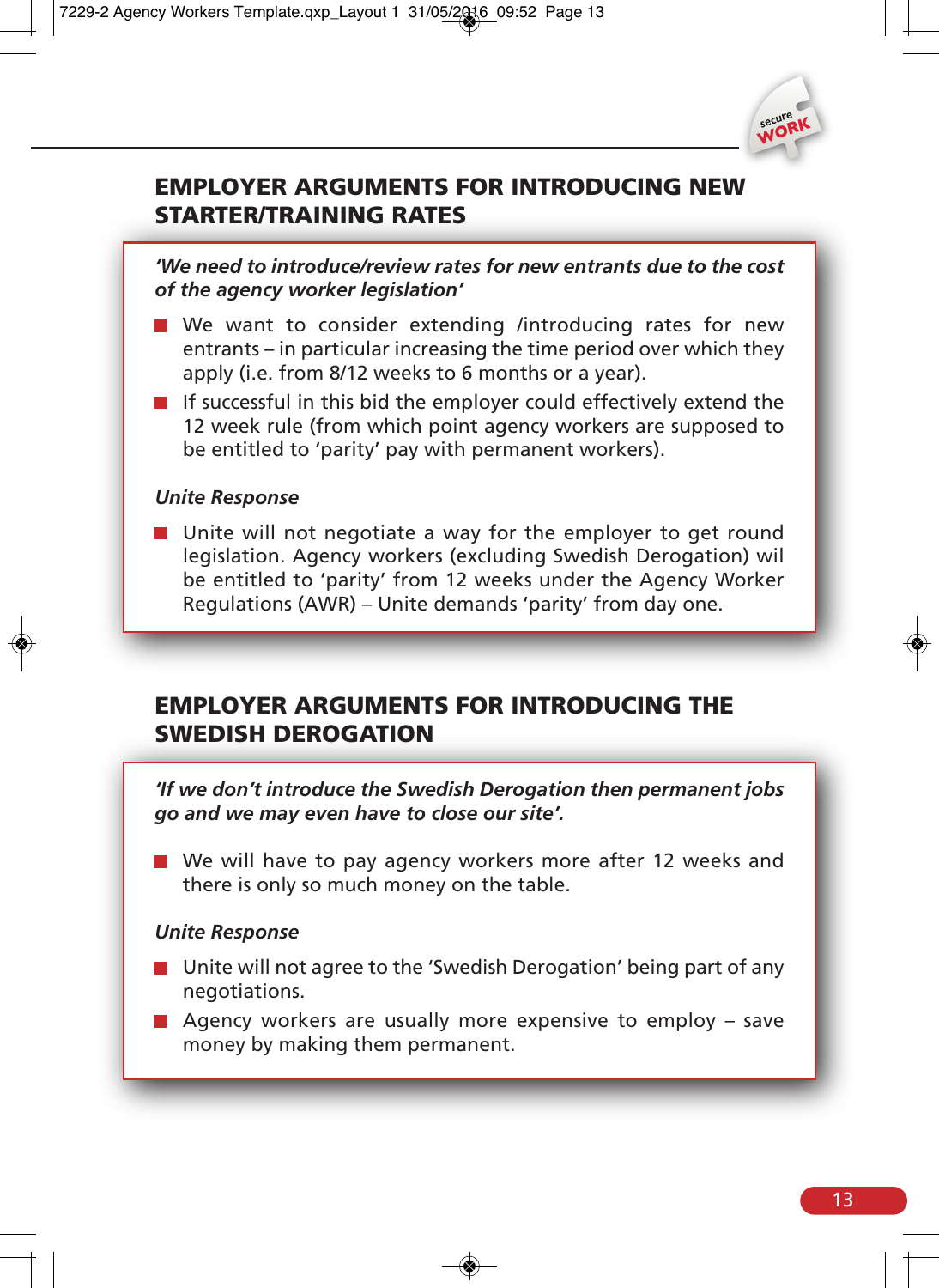■ Unite does not believe that paying agency workers 'parity' will cost the employer much more than the current wage bill – show us the figures.

'If we do not introduce the derogation permanent workers will have to take a pay cut/pay freeze'

■ You can have the Agency Worker Regulations (AWR) without the 'Swedish Derogation' but the workforce will have to pay for it.

#### *Unite Response*

- $\blacksquare$  This is not acceptable and flies in the face of any commitment from the employer to work towards good relations and cooperation with its workers.
- **Agency workers are usually more expensive to employ save** money by making them permanent.
- $\blacksquare$  Unite does not believe that paying agency workers 'parity' will cost the employer much more than the current wage bill – show us the figures.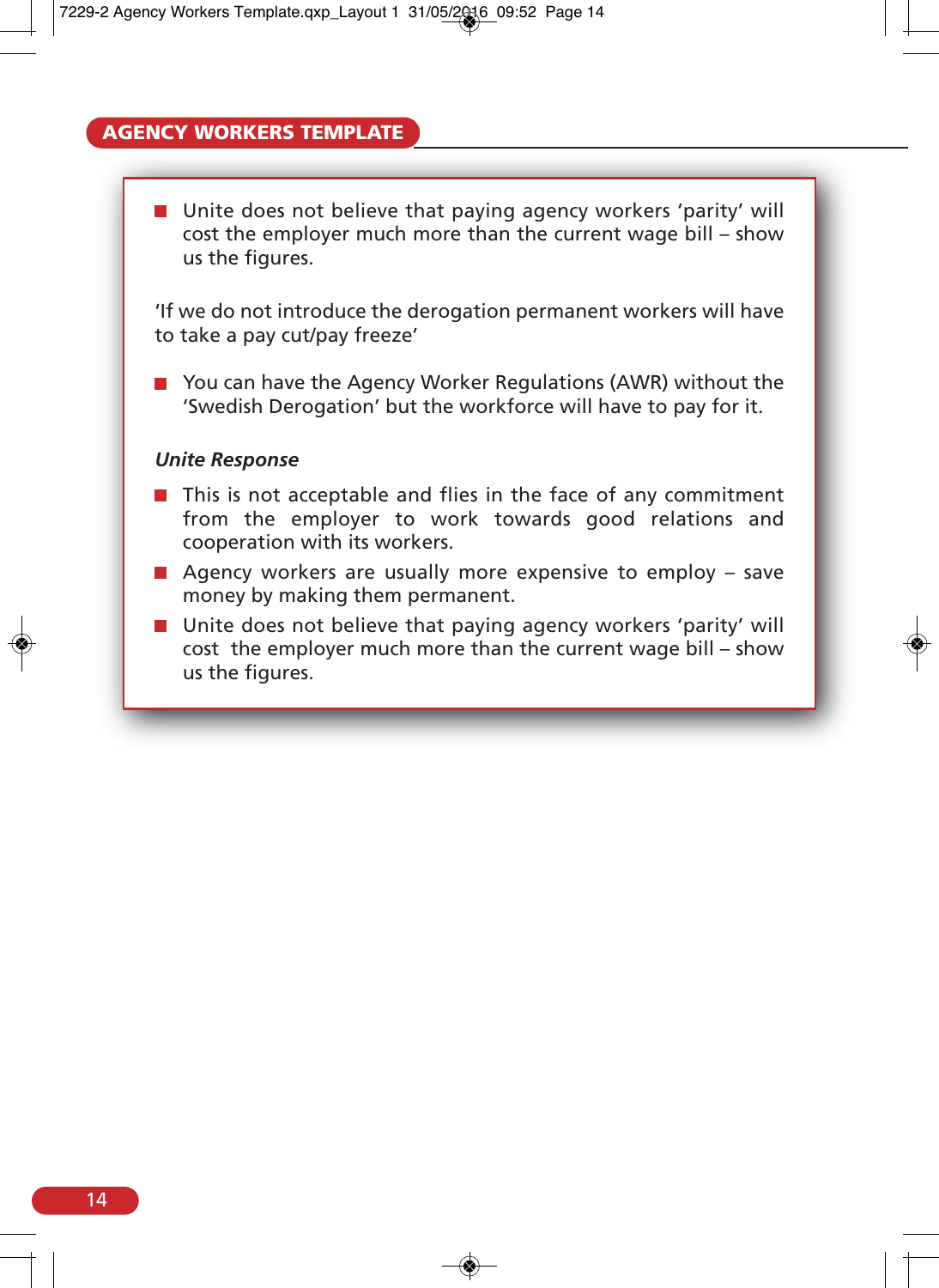

### Framework Agreement for Agency **Workers**

FRAMEWORK AGREEMENT FOR NON-DIRECTLY (LABOUR PROVIDER NAME) EMPLOYED WORKERS BETWEEN (SUPPLIER NAME) (INC. SUBSIDIARIES) and the UNITE THE UNION

#### **OBJECTIVE**

#### **1. Objective**

- 1.1 Good industrial relations are a joint responsibility and need the continuing co-operation of all parties – management, trade union and individual workers. This agreement is designed to encourage and assist that co-operation.
- 1.2 Wherever there are local arrangements that are superior to this Agreement there shall be no diminution.

#### **PRINCIPLE**

#### **2. Principle**

2.1 The Company reiterates its commitment to provide permanent employment where possible. The framework agreement and the application of the provisions will be subject to consultation and mutual agreement of the signatory trade union.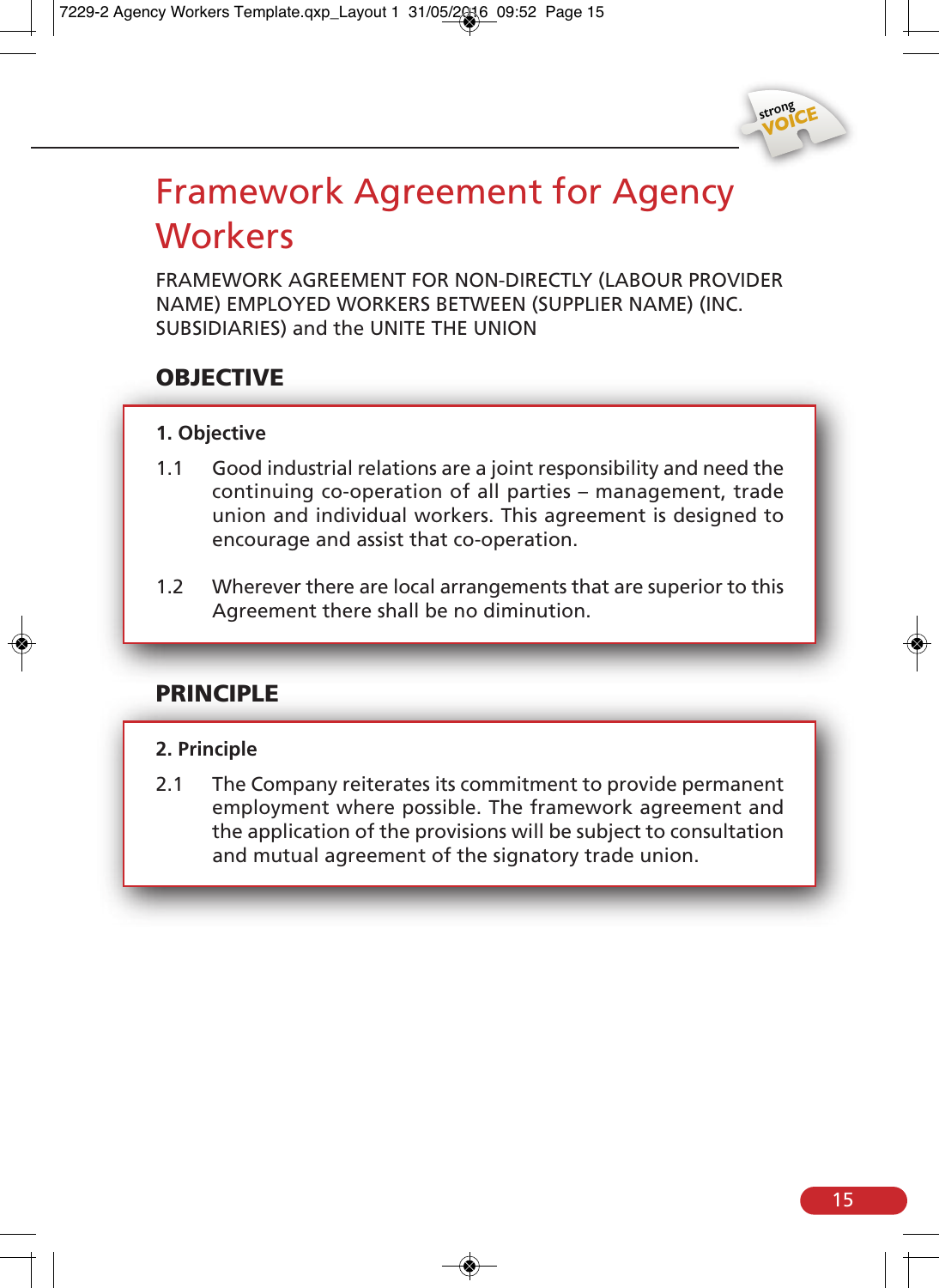#### **PREAMBLE**

#### **3. Preamble**

3.1 Where the need is recognised to use non-directly employed workers the following procedures and practices will apply.

#### **REPRESENTATION**

#### **4. Representation**

- 4.1 The Company agrees to the release of union representatives for the purpose of representation and the carrying out of duties and activities associated with this agreement.
- 4.2 The Company agrees to release union representatives to attend and make representations at induction meetings involving workers employed by labour providers

#### **INFORMATION**

#### **5. Information**

5.1 There will be regular communication with the signatory union regarding labour forecast against business need. This will take place quarterly.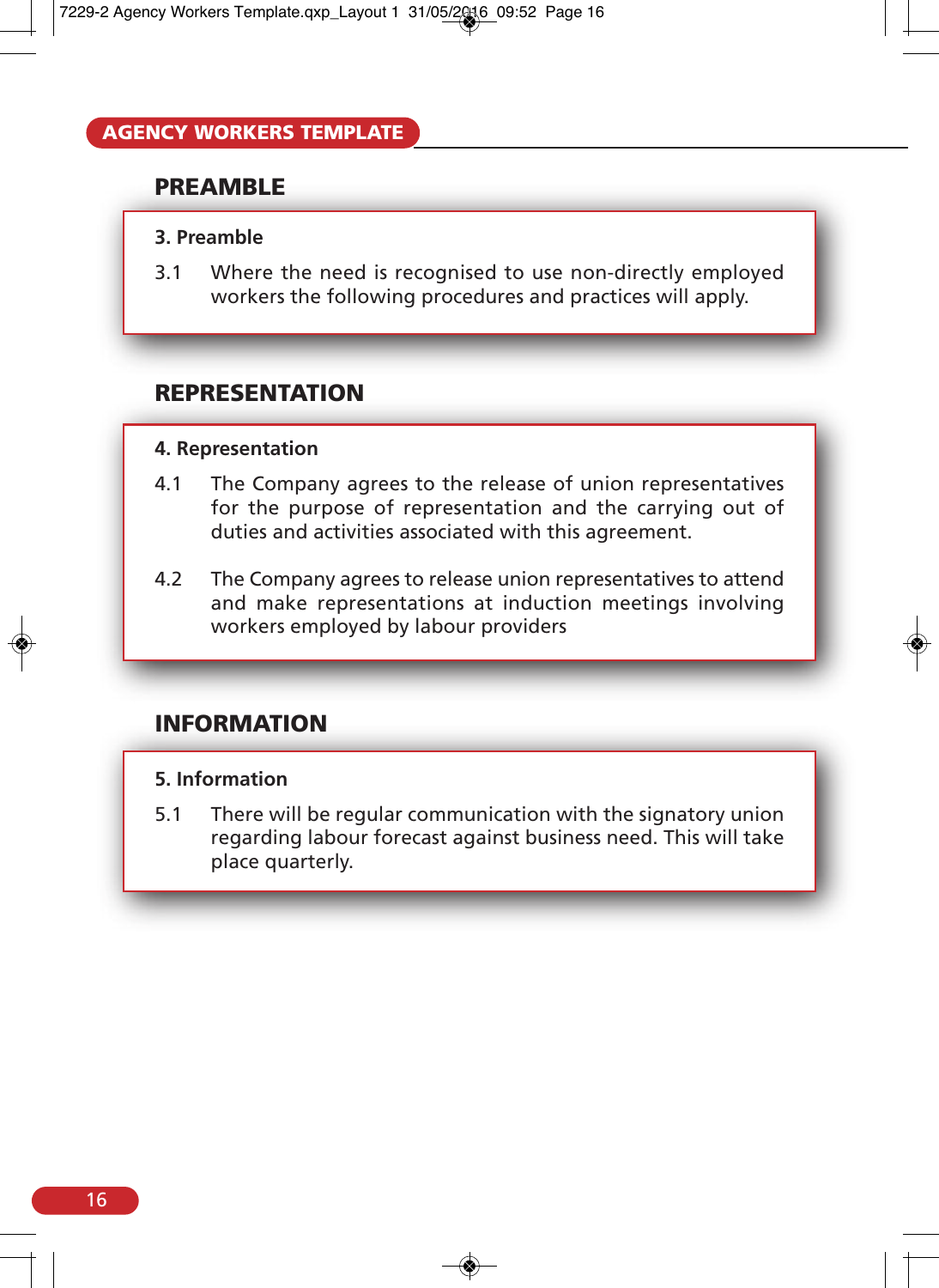#### **PROVIDERS**

#### **6. Providers**

- 6.1 Any labour provider used will have successfully completed an audit by the Gangmasters Licensing Authority (GLA).
- 6.2 The company will take very seriously any breach of key code conditions by any contracted labour provider and will strongly consider sanctions where appropriate.
- 6.3. The service level agreement Service Level Agreement (SLA) between the labour provider and the Company should reflect the recommended minimum standards.
- 6.4 Contracts issued to the worker, along with other key documents, by the labour provider, should be understood by the worker. Where a worker's first language is not English, these documents should be provided in their first language alongside English translation.
- 6.5 The opportunity for the worker exercising their right to opt-out of the 48 hour provision of the Working Time Regulations should not be a condition of engagement and, therefore, should not be incorporated into the contract<sup>1</sup>.
- 6.6 The SLA should make clear that the Company is responsible for health and safety, providing relevant information, instruction, training and clothing to ensure health and safety at work<sup>2</sup>.
- 6.7 The provider should advise temporary workers of their right to be accompanied<sup>3</sup> by a union official or work colleague at grievance and disciplinary hearings arranged by either the provider or the Company.
- 6.8 Deductions from wages other than tax and NI should be deducted with the consent of the worker after the net wage figure has been calculated and agreed with the reason for the deduction shown on the wage slip<sup>4</sup>.

**decent PAY**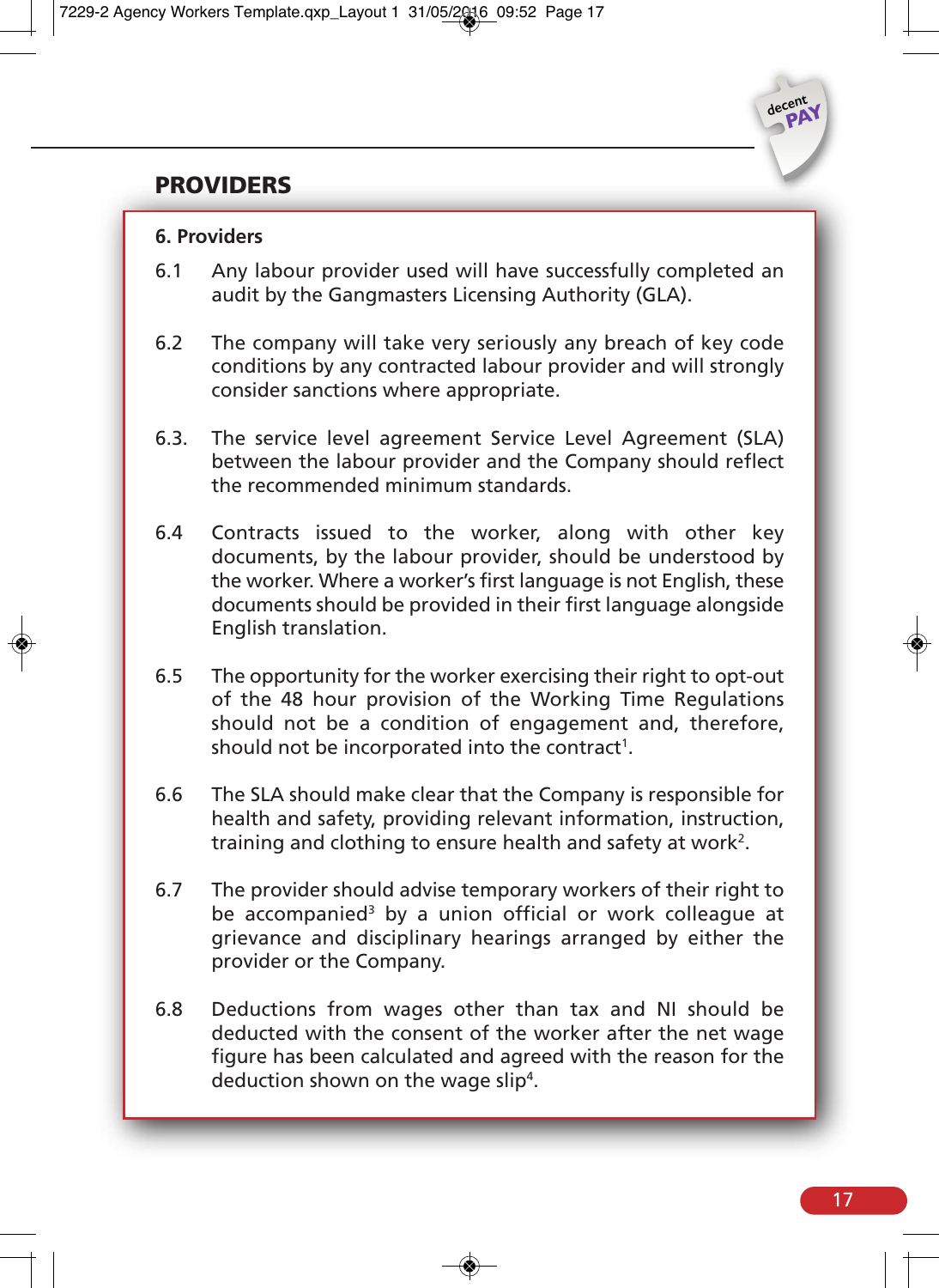- 6.9 Workers to be provided with an itemised pay statement at or before the time at which the wages are paid<sup>5</sup>.
- 6.10 There should be no discrimination in hiring, hours of work, compensation, access to training or retirement based on gender, race, ethnic or national origin, religion, age, marital status, sexual orientation, union membership or political affiliation<sup>6</sup>.
- 6.11 The company will not accept harassment or bullying including physical abuse, threat of physical abuse, sexual or other harassment, verbal abuse or other forms of intimidation. The company accepts its legal responsibilities and where discipline is required there will be a fair and lawful process<sup>7</sup>.
- 6.12 The Company should provide the signatory trade union with the name and other relevant contact details of the labour providers.
- 6.13 Any contracted labour provider will be willing to provide reasonable access to the signatory trade union.
- 6.14 No contracted labour provider will discourage or intimidate workers in regard to trade union membership or activity.
- <sup>1</sup> Code of Practice for labour providers to agriculture & the fresh produce trade s4.7
- <sup>2</sup> Code of Practice for labour providers to agriculture & the fresh produce trade, s3.4
- <sup>3</sup> Employment Relations Act 1999, s13(1)(b)
- <sup>4</sup> Code of Practice s4.5
- <sup>5</sup> Employment Rights Act 1996
- <sup>6</sup> Race Relations Act, Sex Discrimination Act, Disability Discrimination Act, Employment Equality (religious belief and sexual orientation) Regulations.
- <sup>7</sup> Code of Practice s4.8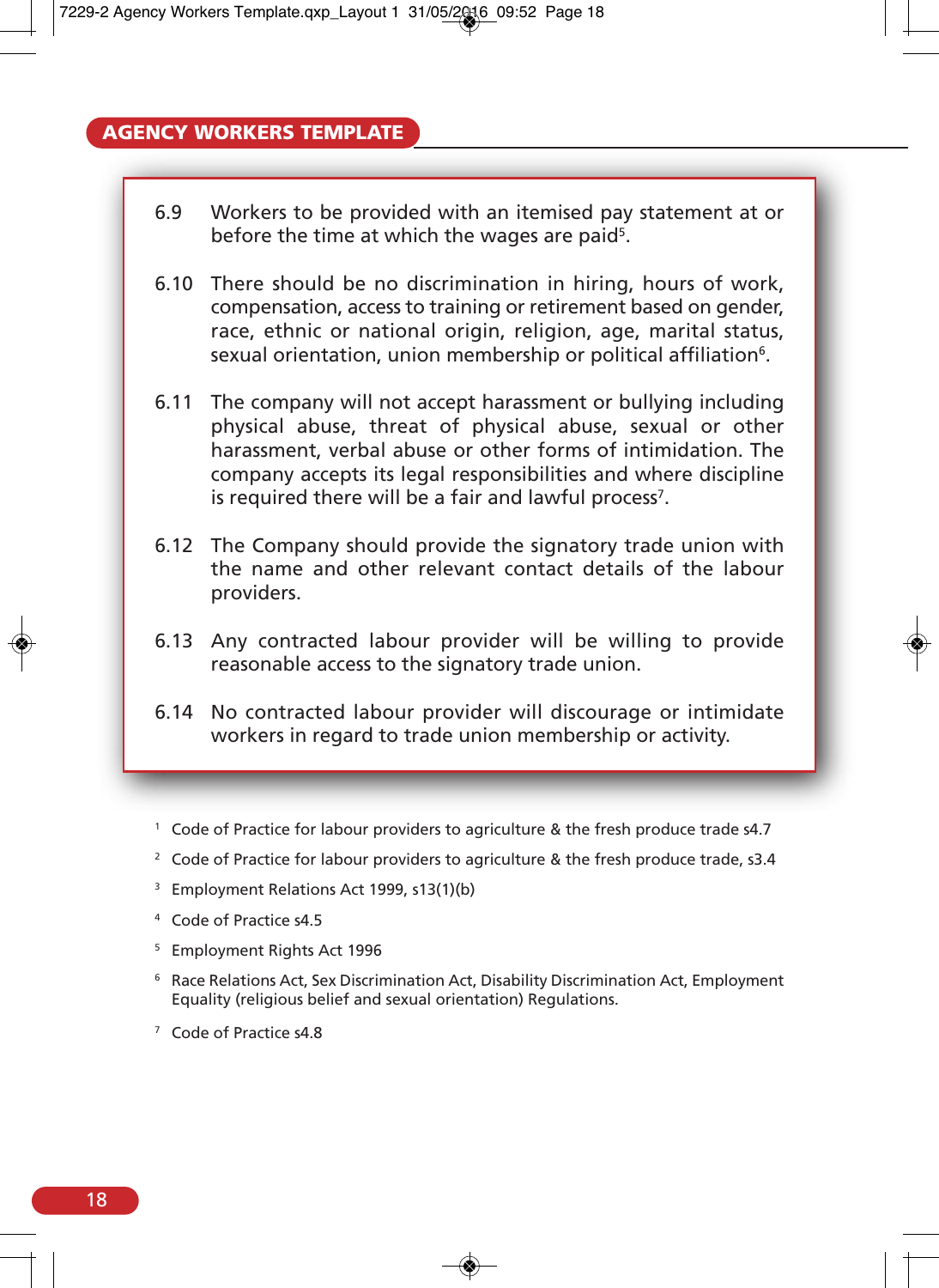

#### **THE WORKERS**

#### **7. The Workers**

- 7.1 The practice of some labour providers issuing contracts for services and thus deeming their workers to be self-employed effectively denies them basic employment protection rights. This practice is unacceptable.
- 7.2 The Company undertakes to ensure that workers engaged on temporary contracts are afforded full employment protection rights and are issued with contracts of employment rather than a contract for services.
- 7.3 Where the contract of a labour provider is terminated and a new or existing labour provider enlisted to take over the contract, the Company will make every effort to ensure that the workers employed on the original contract will be re-engaged by the enlisted labour provider.

#### **TRAINING**

#### **8. Training**

8. 1 Specialist training should be provided for line managers and union representatives in order to meet the needs of both the migrant and indigenous workforce. Training will be held with the aim of creating a non-discriminatory environment.

#### **TERMS AND CONDITIONS**

#### **9. Terms and Conditions**

9.1 Common terms and conditions with direct workers, agreements and representation will apply.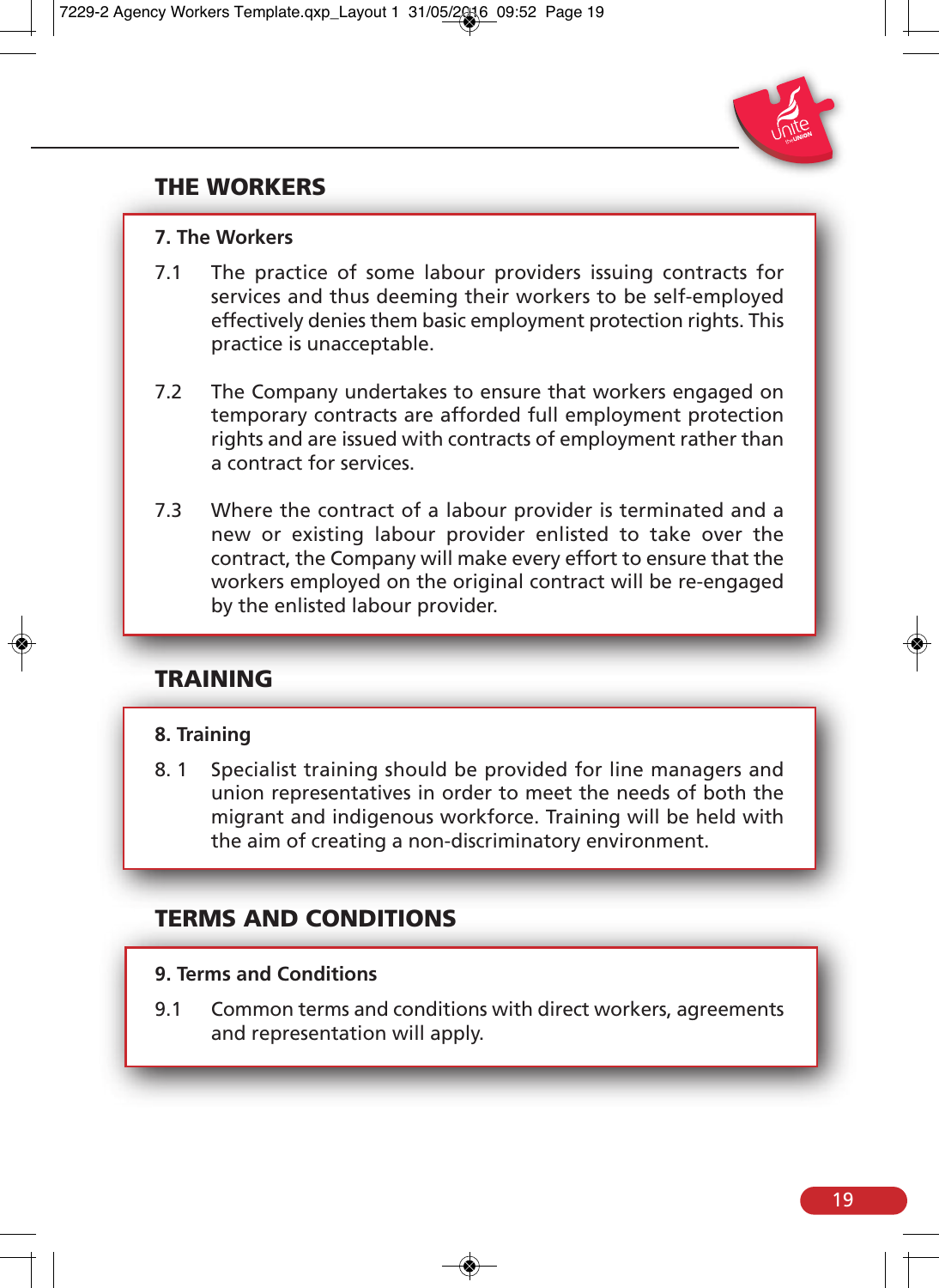#### **TEMPORARY – PERMANENT EMPLOYMENT**

#### **10. Temporary – Permanent Employment**

10.1 On completion of 12 weeks work there will be a joint review of the workers employment (those employed by labour providers), local management and trade union representatives will positively consider the merits of permanent contracts for those workers. There is an expectation that normal practice will result in the transfer of workers to permanent contract.

#### **DISPUTES**

#### *11. Disputes*

11.1 Labour provider workers will never be used to the detriment of the workforce in the event of an industrial dispute.

| Signed on behalf of |        |
|---------------------|--------|
| UNITE THE UNION:    | Date:_ |

| Signed on behalf of |       |
|---------------------|-------|
| (EMPLOYERS NAME):_  | Date: |

### Useful Links

- **AGENCY WORKERS workSMART** https://worksmart.org.uk/work-rights/atypical workers/agencyworkers
- Equal treatment for agency workers TUC https://www.tuc.org.uk/workplace-issues/basic-rightswork/ categories-workers/03-agency-workers/equal-treatmentagency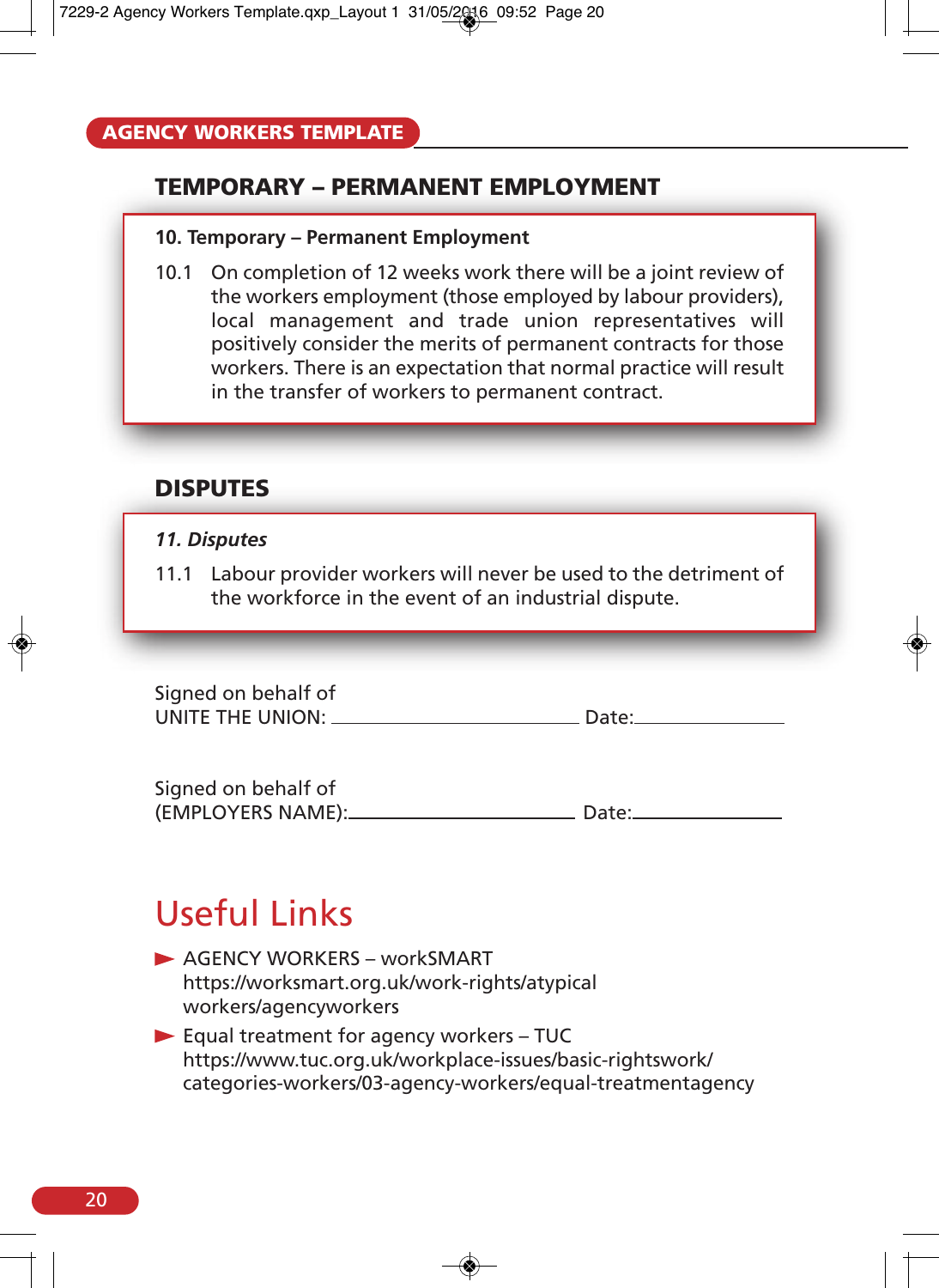

### Appendix 1: Extract from the DHL Pay and Conditions 3 Year Agreement 2013/14/15

Staffline agency workers undertaking in-plant warehousing and linefeed support to DHL at Castle Bromwich, Halewood and Solihull.

- A three years' agreement with a 1 January 2013 anniversary date.
- With effect from 1 January 2013, for those employees that commenced service prior to 1 January 2010, basic pay will be increased by 4.5%. Employees whose service commenced after 1 January 2010 will continue to be paid in accordance with the New Starter Agreement and current rates are set out at Appendix 2 to this document. New Starters will convert onto the standard DHL base rate in accordance with the provisions of the New Starter Agreement.
- In 2013 only, an unconsolidated lump sum of  $£350$  will be paid.
- In accordance with the New Starter Agreement, the revised DHL rates for 2014 and 2015 will flow through into the New Starter calculation rate.
- With effect from 2014, agency workers will be paid an annual unconsolidated holiday bonus of £315 (gross) payable shortly in advance of the summer shutdown.
- As soon as is practicable, and by 1 January 2014 at the latest, the ratio of DHL directs to agency workers will increase to 90:10. DHL Shop stewards and site management will meet monthly to review progress. The ratio is established against known steady state on a site by site basis and temporary labour increases or reductions will be smoothed out to ensure the calculation is based on steady state.
- With effect from 10 September 2013, in-plant new starters (whether agency or DHL) will move through the annual increments based on their personal joining anniversary.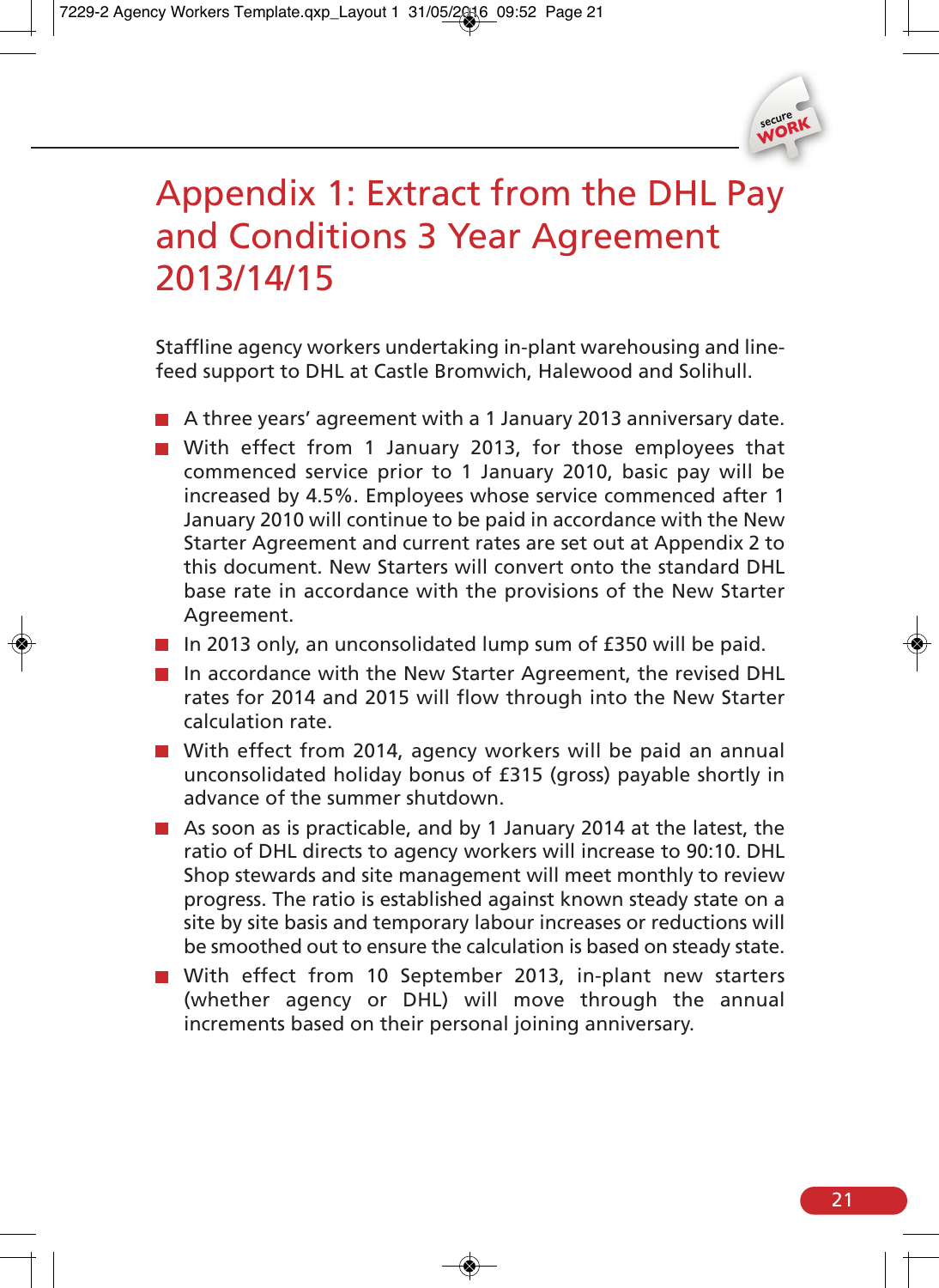### Appendix 2: Extract from Jaguar Land Rover Employee Bulletin December 2014







To hourly-paid employees of Jaguar Land Rover, salaried employees of Jaquar (A-D) and Land Rover (A-C)

December 2014

**Jaguar Land Rover Pay & Conditions Negotiations** 

# **RECOMMENDED OFFER**

#### Unanimously recommended by the Jaguar JNC, Land Rover JNC and Jaguar SJNC

The offer is made up of a 4.5% pay increase in Year 1 and a one-off lump sum payment of £825. New starter rates have been enhanced with rates now reaching 100%.

The deal is worth 8.4% of basic salary to a Production Operator in Year 1.

#### **MANUFACTURING AGENCY AGREEMENT**

Effective January 1, 2015, an Agency Agreement will be introduced. The agreement will be based on 90% of the RTO figure being composed of core employees, and the remaining workforce composed of agency support. Jaguar Land Rover fixed-term contracts will be offered where core headcount falls below the agreed 90%, subject to business requirements, acceptable attendance, conduct and performance.

Agency employees will continue to progress through the appropriate pay increments at 12-month intervals and in the event of an agency employee reaching the 100% rate of pay, subject to business requirements, acceptable attendance, conduct and performance, they will be offered permanent Jaquar Land Rover contracts.

Current agency employees, who were assigned to Jaguar Land Rover before January 1, 2015, will be unaffected and will continue to progress towards a fixed-term contract after one year, and then to a permanent contract after a further year, subject to business requirements, acceptable attendance, conduct and performance.